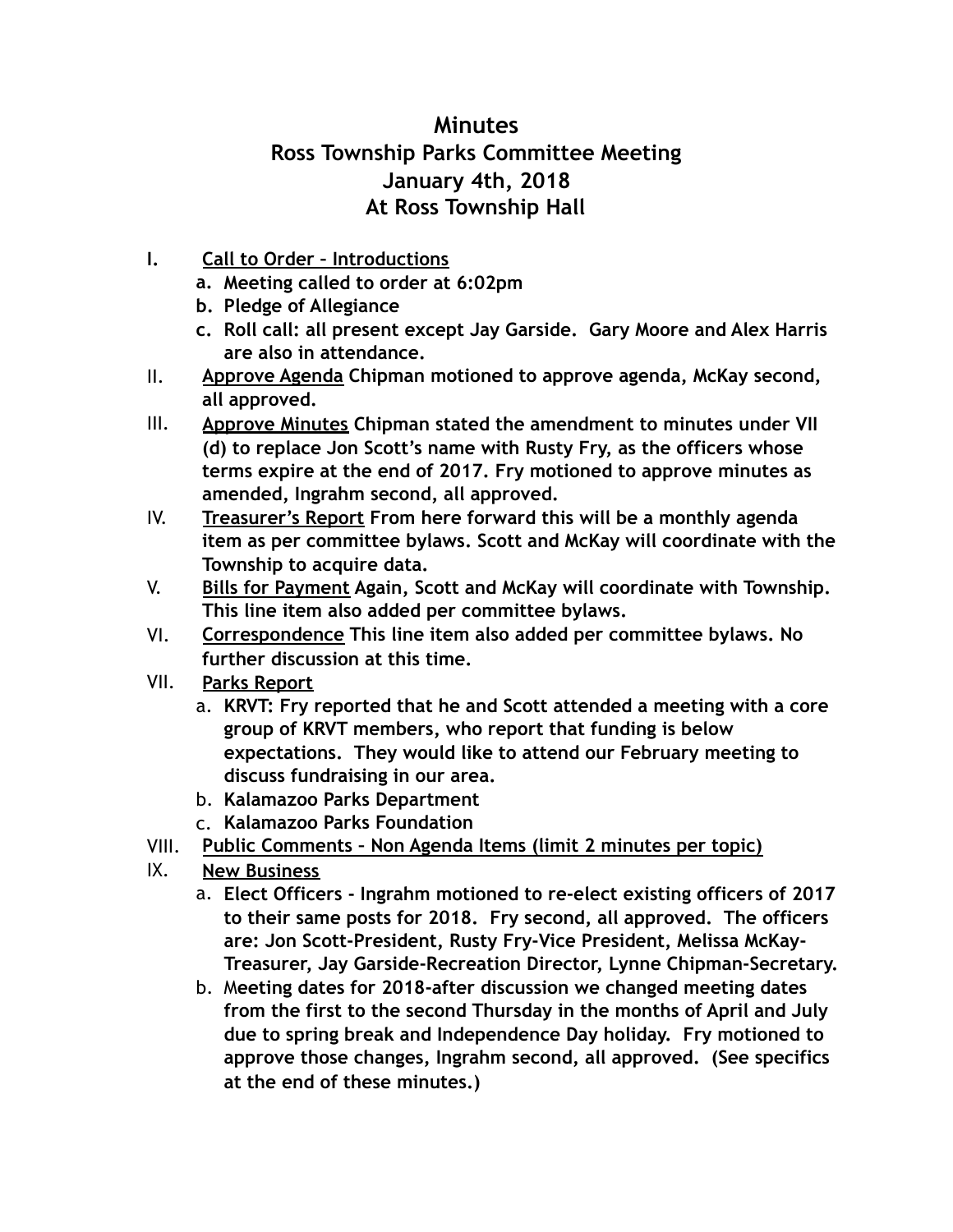- c. **Minute posting and clarification: after discussing minutes posting as required in bylaws we will forward a draft of minutes and amended minutes to the Township to post appropriately.**
- d. **Recreation plan-Scott is making arrangements to have the plan updated, adding the park mission statement and new park plan and costs.**
- X. **Old Business**
	- a. **Appoint Zach Klipsch to the Committee-Scott announced he is appointing Zach Klipsch as a new member to our committee. Zach is the new Director at Sherman Lake YMCA, and is looking forward to more involvement in the community.**
	- b. **Updates on Park Plan Concepts / Approval at Board level Fry motioned to approve the revised map (showing walking trails) and cost estimate, to present to the Township Board. McKay second, and motion passed unanimously.**
	- c. **Budget and accounting Mel, Jon, and Alex will meet to coordinate with the Township.**
	- d. **Schedule for next actions on the Committee- before the next meeting, the group is to look at the grant options so we can discuss what to go for. (The grant options were sent with this months agenda.)**
		- i. **Grant writing**
		- ii. **Budget**
		- iii.**Scheduling for park activities**
	- e. **Food Trucks/Food truck event**
		- **i. 2018 (review)**
			- 1. **Getting others to help out**
			- 2. **Scheduling Chipman distributed a preliminary schedule**
			- 3. **Music Moore to get contracts together for musicians to sign**
			- 4. **Funding**
		- ii. **Sponsors- McKay and Chipman to brainstorm sponsor incentives and bring to next meeting.**
	- **f. Park at corner of 38th and M-89**
	- **g. Follow up on projects** 
		- **i. Roof still out there, needs attention**
		- **ii. Paint bids**
- XI. **Board Comments**
- XII. **Adjournment at 7:38pm**